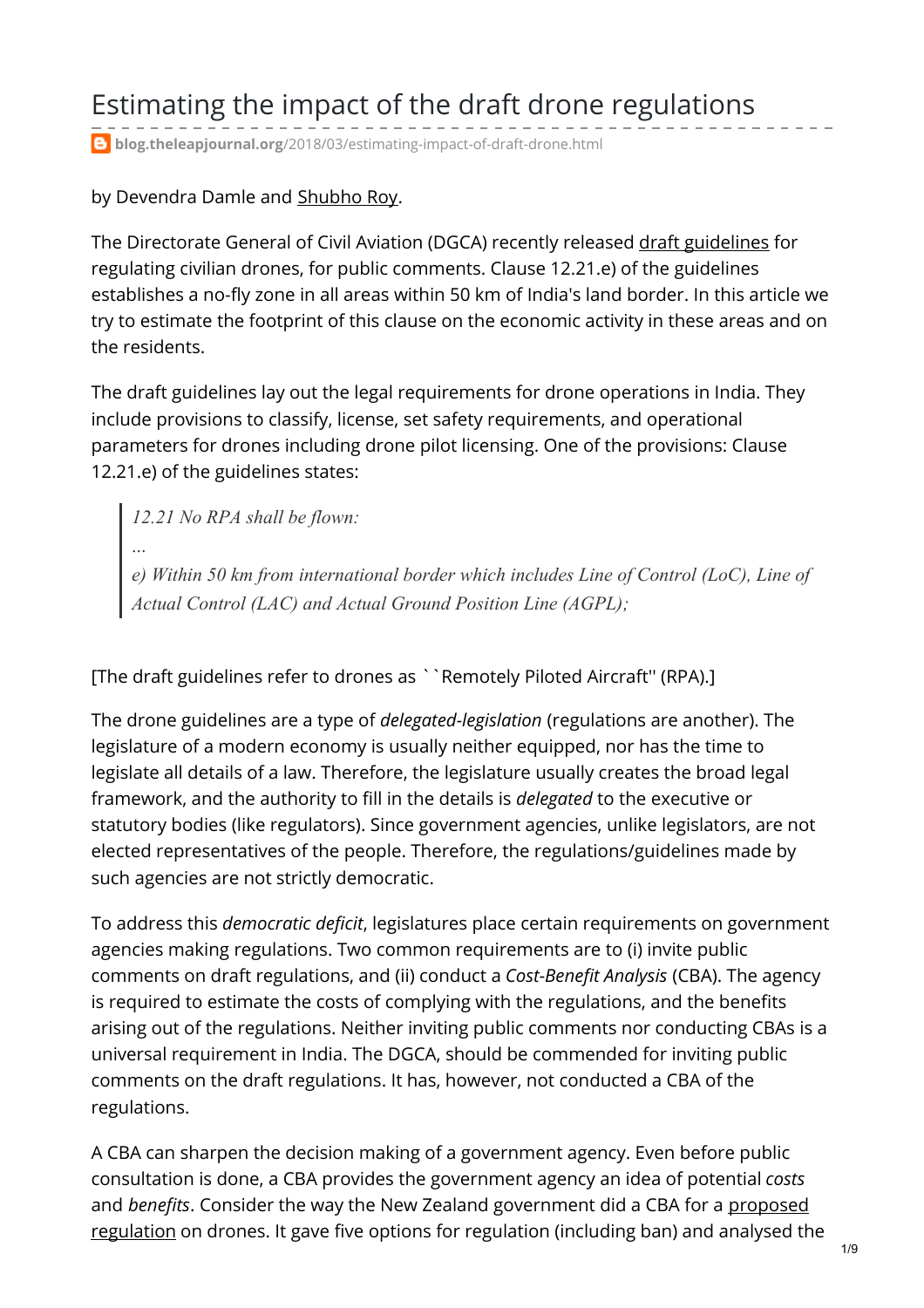impact of each one of them. The impact of each option was then measured against the stated objective of the regulation. Another example is the US Federal Aviation Authority's (FAA) proposed [regulation](https://www.gpo.gov/fdsys/pkg/FR-2016-06-28/pdf/2016-15079.pdf) on training and licensing of drones. Even on this narrow point the FAA carried out a detailed analysis of the total costs and benefits to society. On the side of costs, the FAA estimates that each pilot will have to spend USD 150 to be trained. This training is expected to result in social benefits of USD 733 million (*pessimistic estimate*) to USD 9 billion (*optimistic estimate*) over five years. The FAA provides detailed information about assumptions and methodology for interested parties to do their own calculations.

In this article we try to analyse the impact of one provision of the regulations: the no-fly zone. Such analyses can be used in a CBA of drone regulations.

# Impact of the no-fly zone

It is difficult to predict the impact of any new technology. Before the Internet, mobile phones or GPS became ubiquitous it would have been impossible to predict all the innovative ways they would change human life. [Similarly](https://ajayshahblog.blogspot.in/2016/06/india-needs-drones.html), drones are a disruptive innovation that may have a profound impact on us. To estimate the impact of 12.21.e), we examine three sectors in which drones are already changing established processes or hold great promise to do so: (1) general services to the population, (2) agriculture, and (3) infrastructure monitoring.

*General services to the population:* Drones will change the way goods and services are delivered to the masses. They might be especially effective in border areas which typically suffer from low connectivity. For example, [Zipline](https://www.wired.com/story/zipline-drone-delivery-tanzania/), a private company that uses drones to deliver blood to hospitals in the mountainous region of Rwanda, has cut down the delivery-time from 4 hours to 45 minutes. [Facebook](https://www.theguardian.com/technology/2015/jul/31/facebook-finishes-aquila-solar-powered-internet-drone-with-span-of-a-boeing-737) plans to use drones to provide internet connectivity in remote areas. In urban areas, drones can be used for governance. In [Gurgaon](https://economictimes.indiatimes.com/news/politics-and-nation/drones-complete-aerial-mapping-of-sohna-in-gurgaon-to-create-administrative-tools/articleshow/50304384.cms), for example, drones are being used to conduct land-use surveys, for assessing property tax, checking encroachments, and urban planning. In the private sector, drone have multiple applications which go beyond the obvious courier and delivery services. For example, private construction companies can use them to monitor construction and maintain a safe working environment. Drone photography and videography are a new source of economic activity, which will be denied to people living in border areas.

*Agriculture:* Many Indians still derive their income from agriculture and drone technology is already changing agriculture in India. In [Karnataka](http://www.thehindu.com/news/national/karnataka/now-drone-sprayer-to-help-farmers/article18165585.ece) and [Haryana](https://factordaily.com/haryana-drone-spray-pesticide-ashwani-sihag/), drones are going to be deployed for spraying pesticides on crops. Drones can [identify](https://phys.org/news/2017-04-drones-early-disease-crops.html) plant disease before any visible signs show and alert farmers or spray crops with appropriate pesticides. In Gujarat, Maharashtra, Rajasthan and Madhya Pradesh insurance companies are using drones for quick assessment of crop damage for [crop-insurance](http://www.thehindubusinessline.com/economy/agri-business/insurers-now-using-deploy-drones-to-check-claims-by-farmers/article9583909.ece) payouts.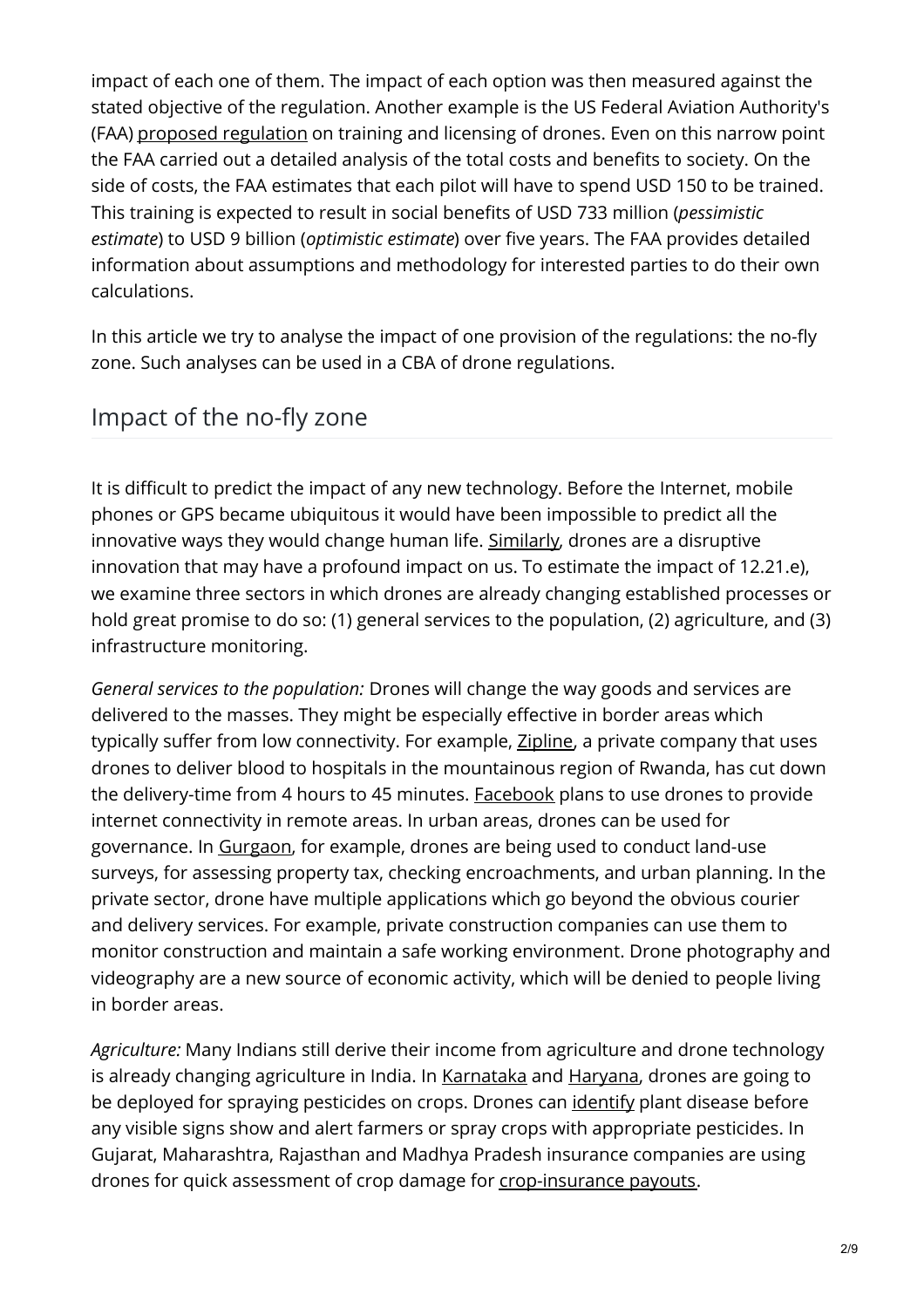*Infrastructure:* Drones can be used for inspection and monitoring of infrastructure projects. The Prime Minister, Narendra Modi, recently suggested using drones to monitor rural road [construction](https://economictimes.indiatimes.com/news/politics-and-nation/use-drones-to-monitor-infrastructure-projects-pm-narendra-modi/articleshow/58471207.cms) projects and to keep illegal mining in check. Power companies are using drones to [monitor](http://www.business-standard.com/article/economy-policy/eye-in-the-sky-drones-to-monitor-power-projects-116012000482_1.html) power lines in remote and inaccessible areas. Similarly, the Gas Authority of India Ltd. is using drones to inspect sections of gas [pipelines](http://www.thehindu.com/business/Industry/drones-to-monitor-gail-pipelines/article8601139.ece) that pass through difficult terrain. The no-fly zone effectively bans this kind of drone usage in the border districts, many of which have difficult terrain.

## Methodology

Our approach to measuring the impact was mapping the 50 km no-fly zone using geospatial analysis, and then, estimating how many people, how many urban areas, and how much land, agricultural area and infrastructure are situated in the zone.

### *Estimation scheme:*

—

As sub-district level geo-spatial data for administrative borders are not available, we estimate at the district-level for population, agricultural workers, agricultural area, and operational land holdings in the no-fly zone. To account for the lack of sub-district level data we make three estimates: *pessimistic*, *realistic* and *optimistic*. To make our estimates

- 1. We split the districts into three categories, based on the percentage area of the district covered by the no-fly zone as: X, Y & Z. Category X districts are those where the no-fly zone covers less than 50% of the land area. For Category Y districts, the coverage is between 50–90%. Category Z are districts where the coverage is more than 90%.
- 2. For the *pessimistic* estimates, we assume that the percentage of the population, agricultural workers, agricultural area, and operational land holdings falling in the no-fly zone are the same as the percentage of the district's land area covered by it. For example, if the no-fly zone covers 40% of a district's land area, then we assume that 40% of its total population, agricultural area, and operational land holdings lie in the no-fly zone.
- 3. For the *realistic* estimates, we halve the *pessimistic* estimates for all Category X districts. For Category Y and Z districts we take the same values as the *pessimistic* estimate.
- 4. For the *optimistic* scenario, we use a scheme similar to the *realistic* estimate, but we halve the *pessimistic* estimates for Category X and Category Y districts. For Category Z districts we use the same value as the *pessimistic* estimates.

#### *Data Sources:*

For the analysis we used the following openly-accessible data: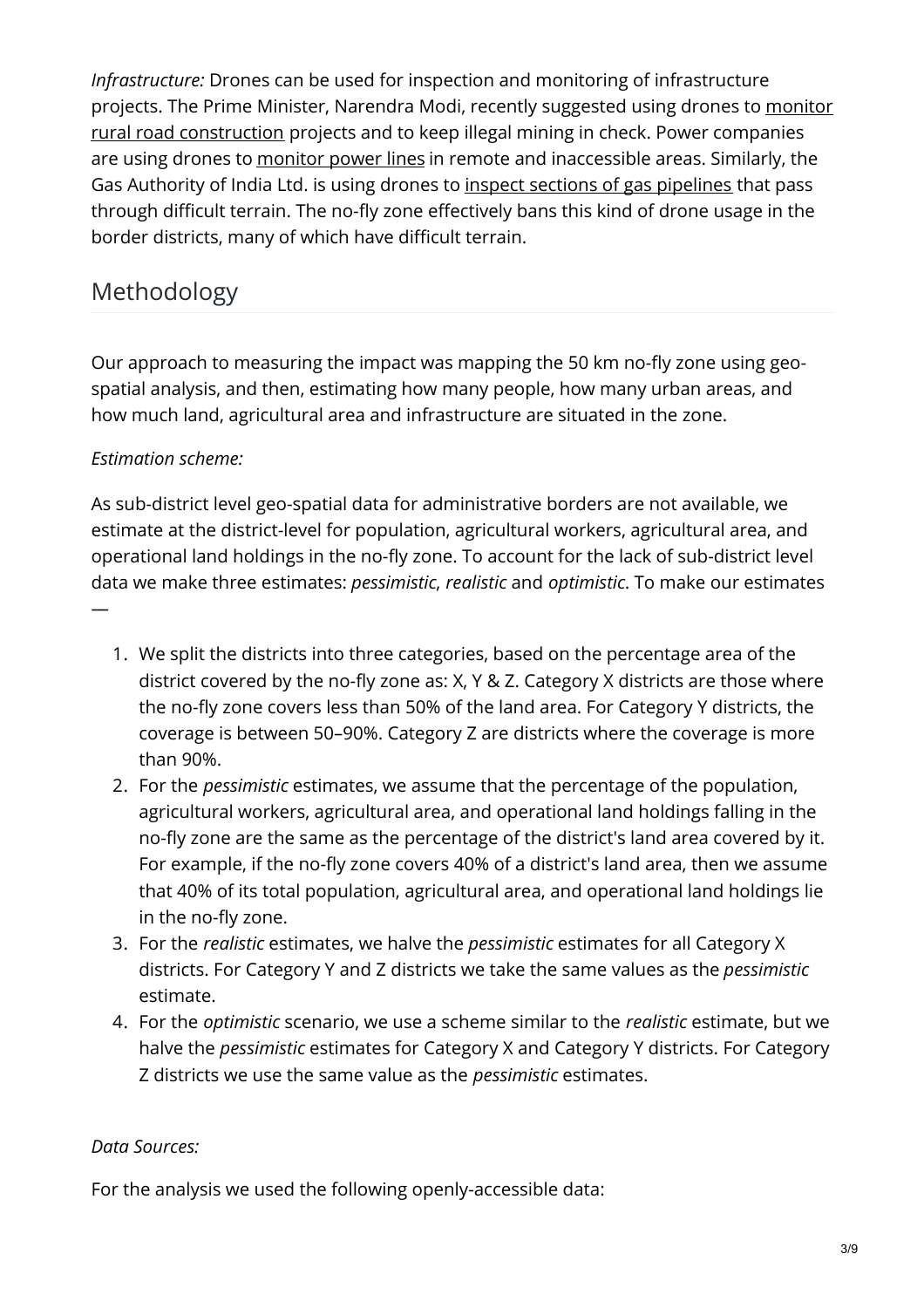- [Census](http://censusindia.gov.in/Tables_Published/A-Series/A-Series_links/t_00_009.aspx) 2011 for population, and for number of cultivators and agricultural labourers;
- [Agricultural](http://agcensus.dacnet.nic.in/districtsummarytype.aspx) Census 2010–11 for agricultural area and number of operational land holdings;
- [Datameet](http://projects.datameet.org/maps/) for shape-files of borders of States and Districts in India based on the 2011 Census (*Note: Shape-file is a commonly used file format for storing and exchanging geo-spatial data. See [here](https://doc.arcgis.com/en/arcgis-online/reference/shapefiles.htm) for details.*);
- Open Street Maps for the shape-files of Actual Ground [Position](https://www.openstreetmap.org/relation/4609726#map=9/35.3779/77.2394) Line, for [infrastructure,](http://download.geofabrik.de/asia/india.html) and locations of urban areas; and
- ESRI's A-16 Federally Derived Data, Open Data [Catalogue](http://open-fedmaps.opendata.arcgis.com/datasets/5e5e9472a8194407beea514157383b31_0) for shape-files of Line of Control and Line of Actual Control.

The number of districts has increased since 2011, from 640 to the current number of 707. We have considered the population, number of districts, and district boundaries as given in the 2011 Census.

## *Plotting the no-fly zone*

- We made a base-map using state and district borders from Datameet;
- We then added the LoC and LAC, downloaded from the ESRI database and AGPL from Open Street Maps;
- To demarcate all areas in India within 50 km from the land border (and from the LoC, LAC and AGPL in Jammu and Kashmir), we plotted a 50 km inward buffer. This represents the no-fly zone.

## *Calculating the impact*

- We calculated the area of overlap between the no-fly zone and each district, to calculate what percentage of the district's land area is inside the no-fly zone.
- To estimate the population, number of farmers, agricultural area, and operational land holdings in the no-fly zone, we multiplied the respective totals for the district by the percentage of the district's land area lying within the no-fly zone, along with the applicable discounts.
- We used the previously plotted no-fly zone as a filter, to extract urban areas (cities and towns), canals, roads, railway stations and bridges falling in the no-fly zone from the Open Street Maps data dump for all of India (downloaded on 17/12/2017). The operation is analogous to using a cookie-cutter to cut out a shape from a flat piece of dough.

## Results

Here is the data [\(geo-spatial](https://drive.google.com/drive/folders/1njKx2tfvyGsdPdNLAykHfAyE5zV5eVp7?usp=sharing) and tables) to reproduce the results.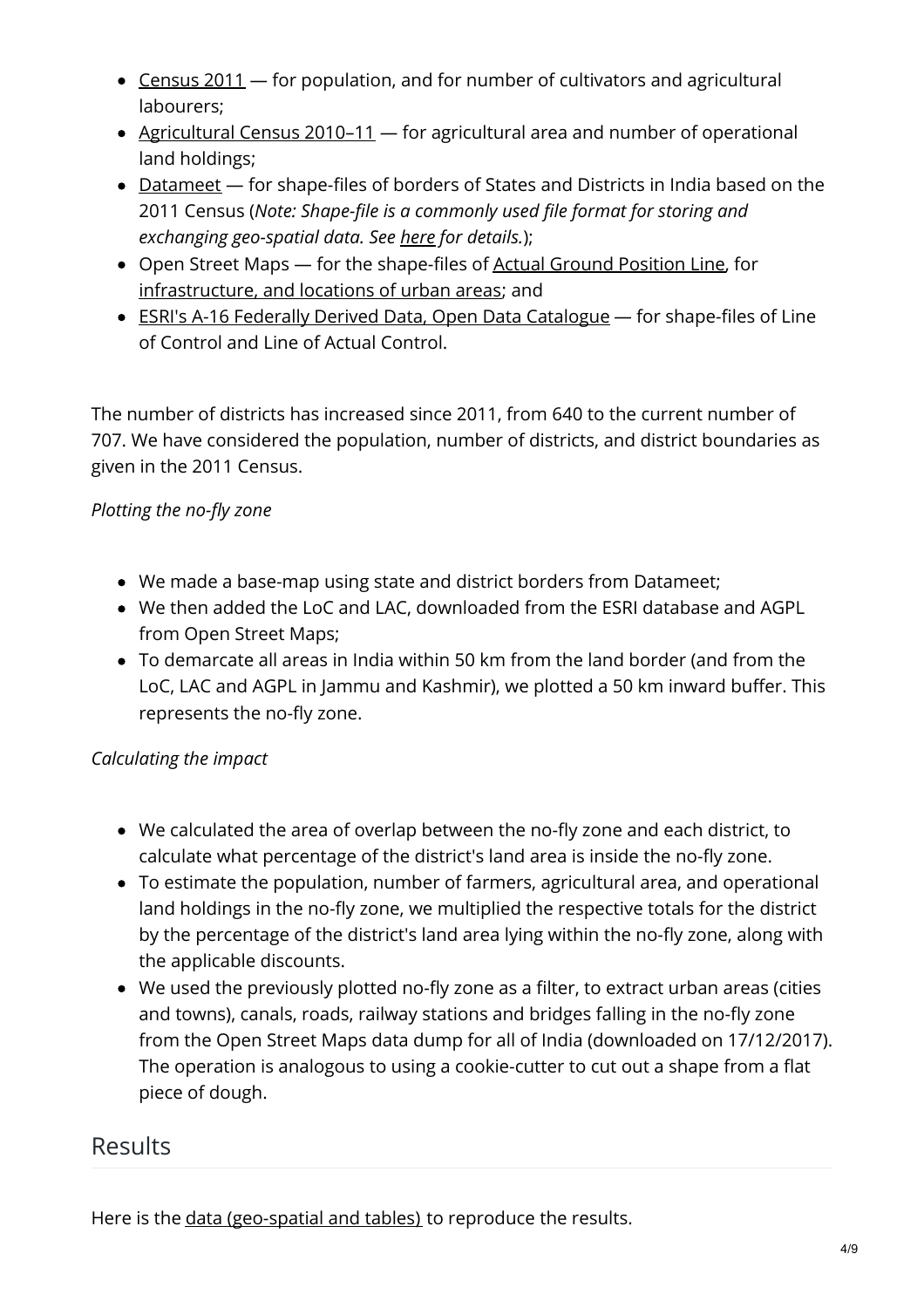The following figure shows the total area of India covered under the 50km no-fly zone.

#### *Figure: Area covered by drone ban*



More than a quarter of India's districts (168 out of 640) across 18 states fall at least partially within the 50 km no-fly zone. In more than 10% of India's districts (65 out of 640) the no-fly zone covers more than 90% of their land area. Of these, 39 districts fall completely inside the no-fly zone. Table 1 shows the population, number of farmers, land area, and agricultural land covered by the no-fly zone.

|                       | <b>Pessimistic</b><br>estimate |                      | <b>Realistic</b><br>estimate |                      | Optimistic<br>estimate |                      |
|-----------------------|--------------------------------|----------------------|------------------------------|----------------------|------------------------|----------------------|
| <b>Indicator</b>      | <b>Total</b>                   | % of<br><b>India</b> | <b>Total</b>                 | % of<br><b>India</b> | <b>Total</b>           | % of<br><b>India</b> |
| No. of Districts      | 168                            | 26.21                |                              |                      |                        |                      |
| Land Area*            | 420.88                         | 12.80                |                              |                      |                        |                      |
| Agricultural<br>Area* | 122.56                         | 8.89                 | 106.85                       | 7.75                 | 88.98                  | 6.45                 |
| Population^           | 141.27                         | 10.67                | 129.22                       | 9.76                 | 115.82                 | 8.75                 |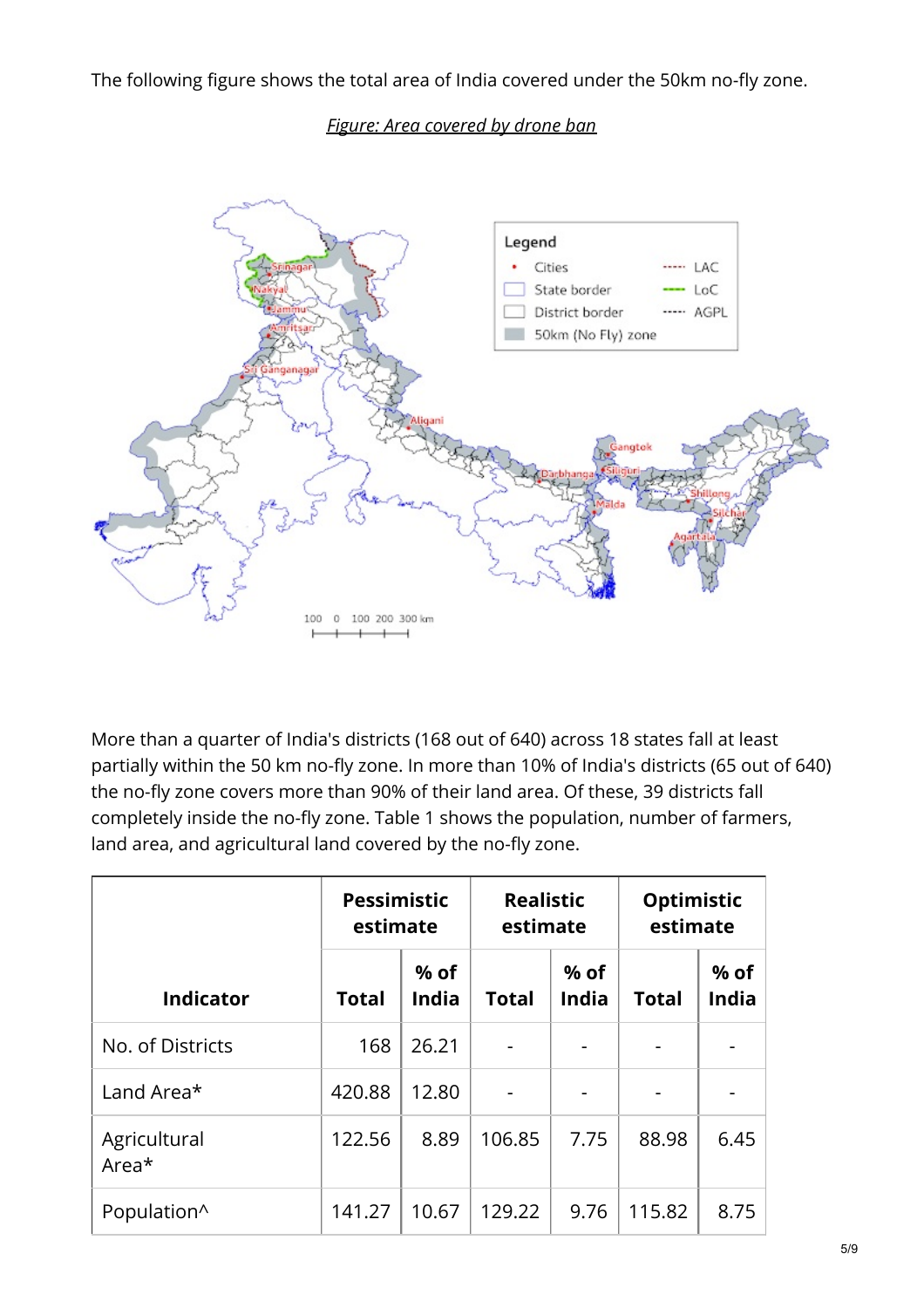| Cultivators <sup>^</sup>                   | 10.95 | 8.60 | 9.92  | 7.79             | 8.44  | 6.63 |
|--------------------------------------------|-------|------|-------|------------------|-------|------|
| Agricultural Labourers^                    | 14.25 | 9.88 | 13.06 | 9.05 $\parallel$ | 11.44 | 7.93 |
| <sup>1</sup> Operational<br>Land Holdings^ | 13.35 | 9.65 | 12.29 | 8.88             | 10.64 | 7.69 |

*Table.1: Summary of area covered by the 50 km no-fly zone*

\* in '000 sq.km.

^ in millions

As Table 1 shows, 8–10% of the total population of India will be affected by the no-fly zone. It will impact between 6–9% of all the farmers in India. The total affected population in the pessimistic scenario (141.27 million), is greater than the total population of the 75 largest cities in India put together (140.33 million).

Jammu & Kashmir (20 out of 23), and Assam (20 out of 27) have the highest number of affected districts followed by Uttar Pradesh (15 out of 71) and Bihar (14 out of 38). In terms of percentage of total number of districts affected, Mizoram, Sikkim, Tripura are at the top, at 100%. This means that every single district in these states is at least partially by the no-fly zone. These three states are followed by Jammu & Kashmir (91%), Manipur (89%), and Meghalaya (86%).

In terms of percentage of total land area covered, the ban disproportionately affects the northeastern states. Sikkim and Tripura are entirely covered by the no-fly zone. The nofly zone covers 86% of the land area in Mizoram, more than 60% in Manipur, Arunachal Pradesh and Meghalaya, and more than 50% in Nagaland. These are all small states, which one would expect to have high coverage, but some of the larger states are also heavily affected. The no-fly zone covers nearly 44% of the total area of West Bengal, nearly 39% of Bihar, and nearly 33% of Punjab.

While a large chunk of the population affected by the no-fly zone will be from rural areas and small towns, some large cities will be affected as well. Table 2 gives an overview of the infrastructure and urban areas located inside the 50 km no-fly zone.

| <b>Item</b>                           | Quantity                              |
|---------------------------------------|---------------------------------------|
| <b>State Capitals</b>                 |                                       |
|                                       | Agartala, Gangtok, Shillong, Srinagar |
| Cities (other than state<br>capitals) |                                       |
| Towns                                 | 325                                   |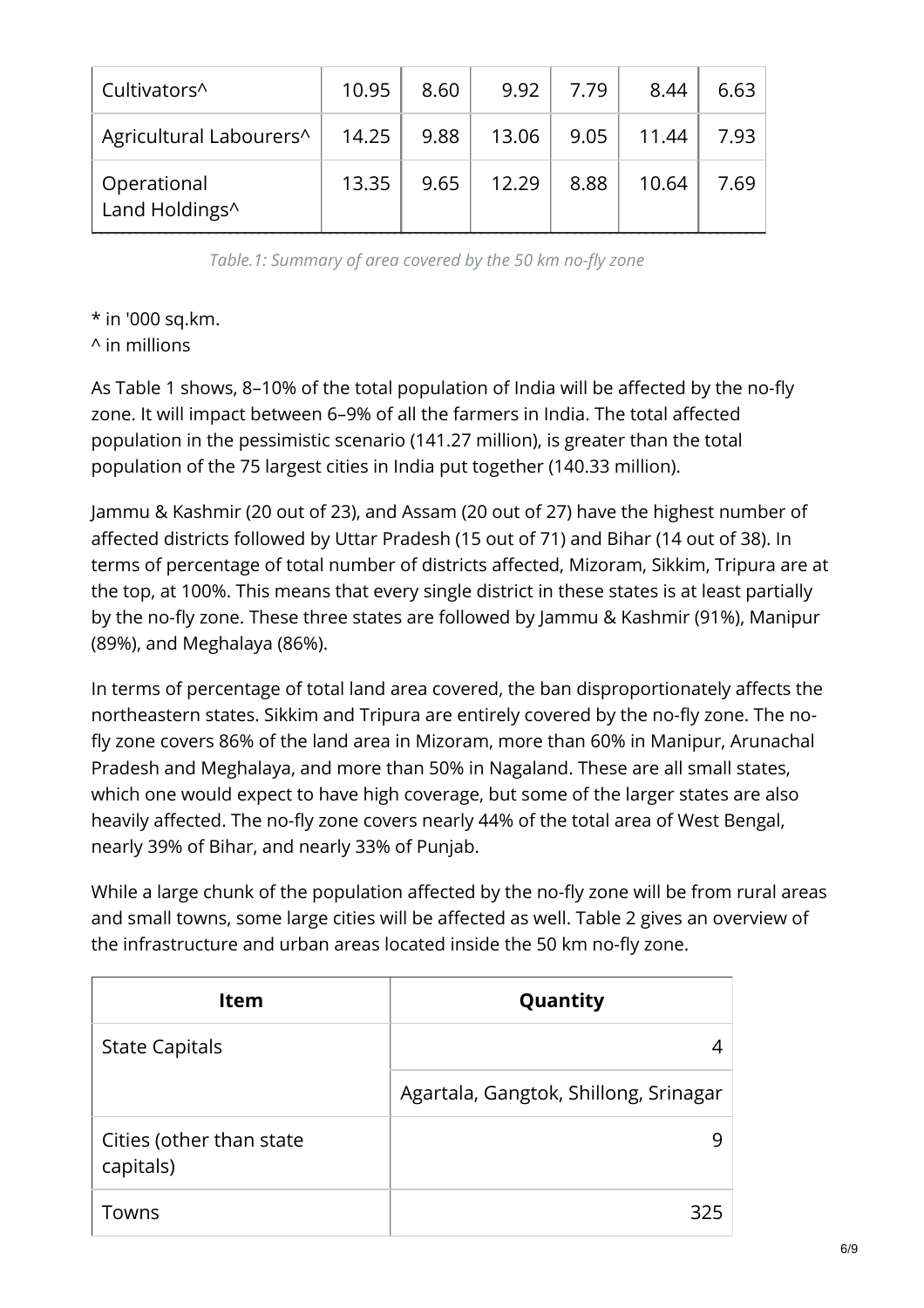| Canals           | 3127 km  |
|------------------|----------|
| Roads            | 70829 km |
| Railway stations | 550      |
| <b>Bridges</b>   | 3349     |

*Table.2: Urban areas and infrastructure inside the 50 km zone no-fly zone*

As Table 2 shows, a total of 13 cities fall in the no-fly zone. Of these, four are state capitals. Amritsar and Jammu are among the other major cities that fall inside the no-fly zone. A significant amount of infrastructure also lies in it.

With such large areas affected by the proposed ban, it becomes necessary to ponder the costs and benefits of such a blanket ban.

## Drawbacks of blanket bans

These draft regulations will exclude a substantial part of India's population from the benefits of drone technology. An example of a similar blanket ban, based solely on geography, is the Ministry of Defence's map [restriction](http://www.surveyofindia.gov.in/files/restriction policy.pdf) policy of 1967 (revised in 2017). It restricts the sale of high-resolution topographical maps of all [border](http://www.surveyofindia.gov.in/files/50 K_2.pdf) areas to civilians. The restricted zone covers all areas within approximately 80 km of the [border](http://www.iisc.ernet.in/~currsci/aug252000/srikantia.pdf), which is nearly 40% of [India's](http://www.downtoearth.org.in/coverage/why-cant-indians-access-maps-for-43-per-cent-of-their-country-12169) total land area. This ban, like the drone ban, was also enacted due to national security considerations. However, with the advent of satellite imaging technology, the same maps are easily available from [international](http://www.downtoearth.org.in/coverage/why-cant-indians-access-maps-for-43-per-cent-of-their-country-12169) vendors. This means the ban is not only redundant, but has also resulted in lost revenue for the Government of India. It also means that foreign nationals have easier access to high-resolution topographical maps of restricted areas in India than agricultural cooperatives, gram panchayats, municipal bodies, companies and Indian citizens residing in these areas.

For the government, a blanket ban seems attractive because it (apparently) requires the least amount of state capacity to enforce. In the case of the no-fly zone, all the government has to do is penalise any person flying drones in the no-fly zone. It does not have to determine whether the drone use was legitimate or not. The government also does not have to invest in setting up offices and systems to license and monitor use. However, blanket bans are also the most expensive form of regulatory intervention. They do not distinguish between legitimate and illegitimate activity, and treat both the same way. In doing so blanket bans impose huge costs on those they regulate.

India's economic history is peppered with instances where blanket bans were imposed, only to later realise they were hampering economic development. Banning entry of foreign investors, financial derivatives, and private participation in banking and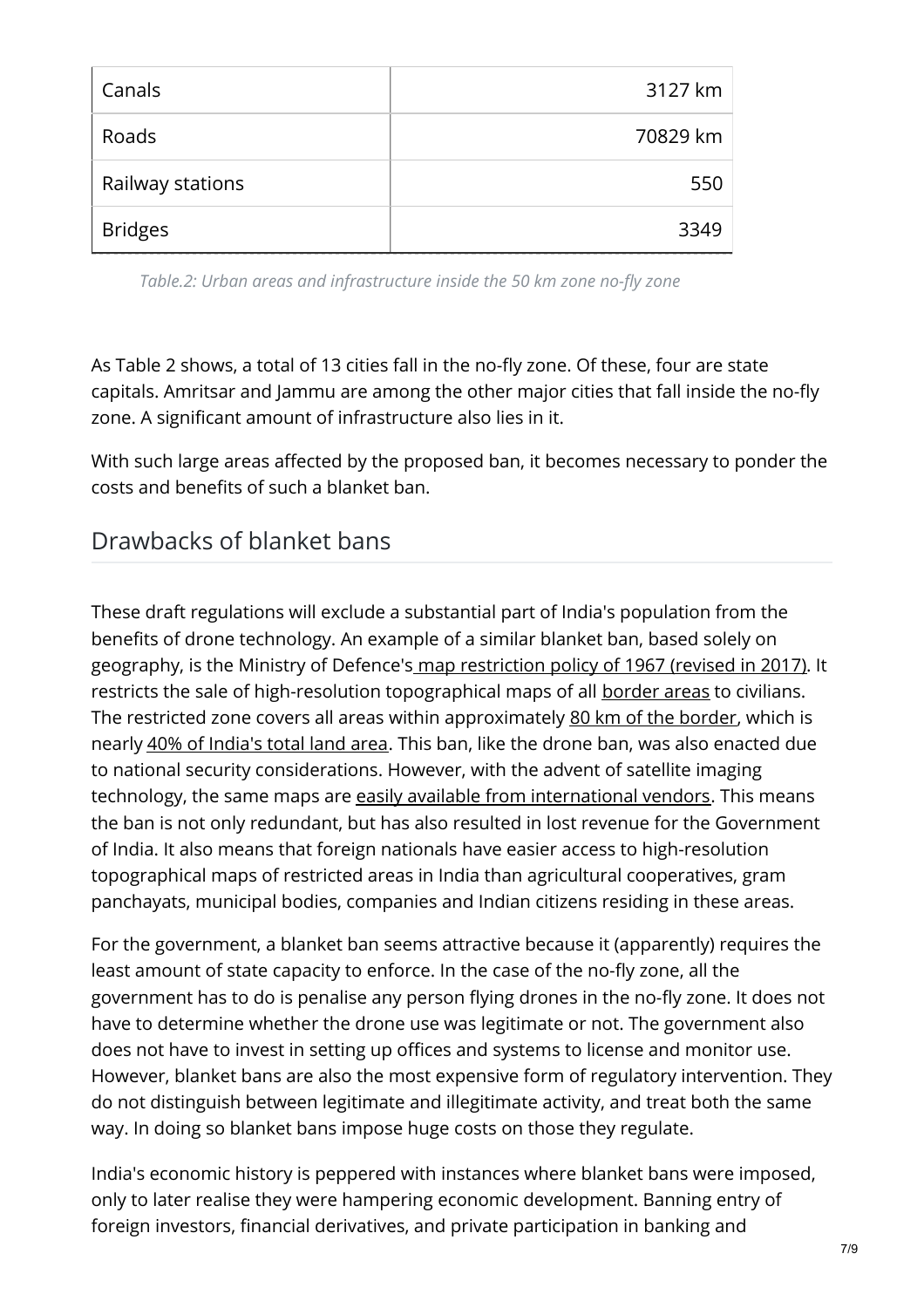insurance are a few notable examples. Thankfully, the country has begun to undo them gradually, but the damage has already been done.

In some cases, India has not taken the ban approach. India did not ban mobile phones and internet near the border. Instead, in many border areas, the government has worked harder to provide last-mile internet and mobile connectivity. While mobile phones and internet also pose national security concerns, the country did not choose to go down the banning route for them.

Similarly, for drones, we might need a more nuanced approach to regulation that tries to balance national security with the legitimate needs of residents in the no-fly zone. For example, even today, farmers in Punjab are [allowed](https://thewire.in/103096/in-border-villages-of-punjab-a-life-of-exclusion-and-neglect/) to grow crops in no-mans-land, beyond the border fence with Pakistan. The security concerns there are addressed by security checks rather than a complete ban on farming. Farmers in 10 districts of Punjab (situated well away from the same border) will be unable to use drones for agriculture. In Punjab, a state which already suffers from overuse of pesticides, drones can decrease their use by only spraying affected crops. The security concerns, like in the case of farming in no-mans land, can be met with *monitored use*.

The blanket ban also ignores India's border policy. 33 districts (in Uttarakhand, U.P, Bihar and Sikkim), which lie in the no-fly zone, are on or near the border with Nepal (but not China). Similarly, 12 districts in Assam which are in the no-fly zone are on or near the border with Bhutan (but not China or Bangladesh). India has good relations and an open border policy with both these are nations. Using the same standard (i.e. blanket ban) as the one used for districts on "sensitive borders" is a disproportionate response. It demonstrates a lack of risk-based regulatory approach.

The ban, as it stands is inequitable. It disproportionately affects states sharing a land border with other countries, especially the north-eastern states. If drone technology starts impacting quality of life, persons in the no-fly zone may be deprived of economic opportunities. Such a deprivation is worse when it is done through regulation. Since a regulation is issued by an un-elected government agency; it denies Indians in the no-fly zone their right to participate in the legislative process.

## Conclusion

India needs a regulatory framework for drones. The advent of any new, disruptive technology creates tension between the freedom of people (to use to it, to improve their lives) and national-security concerns. Building state capacity is hard, and building it close to borders is harder. However, bans cannot be a substitute for it. In the case of civilian drones in border areas, closer monitoring, cooperation with border forces, involvement of local authorities, and higher security clearances are some alternative approaches that could better balance the tension. Our drone regulations need to create this balance.